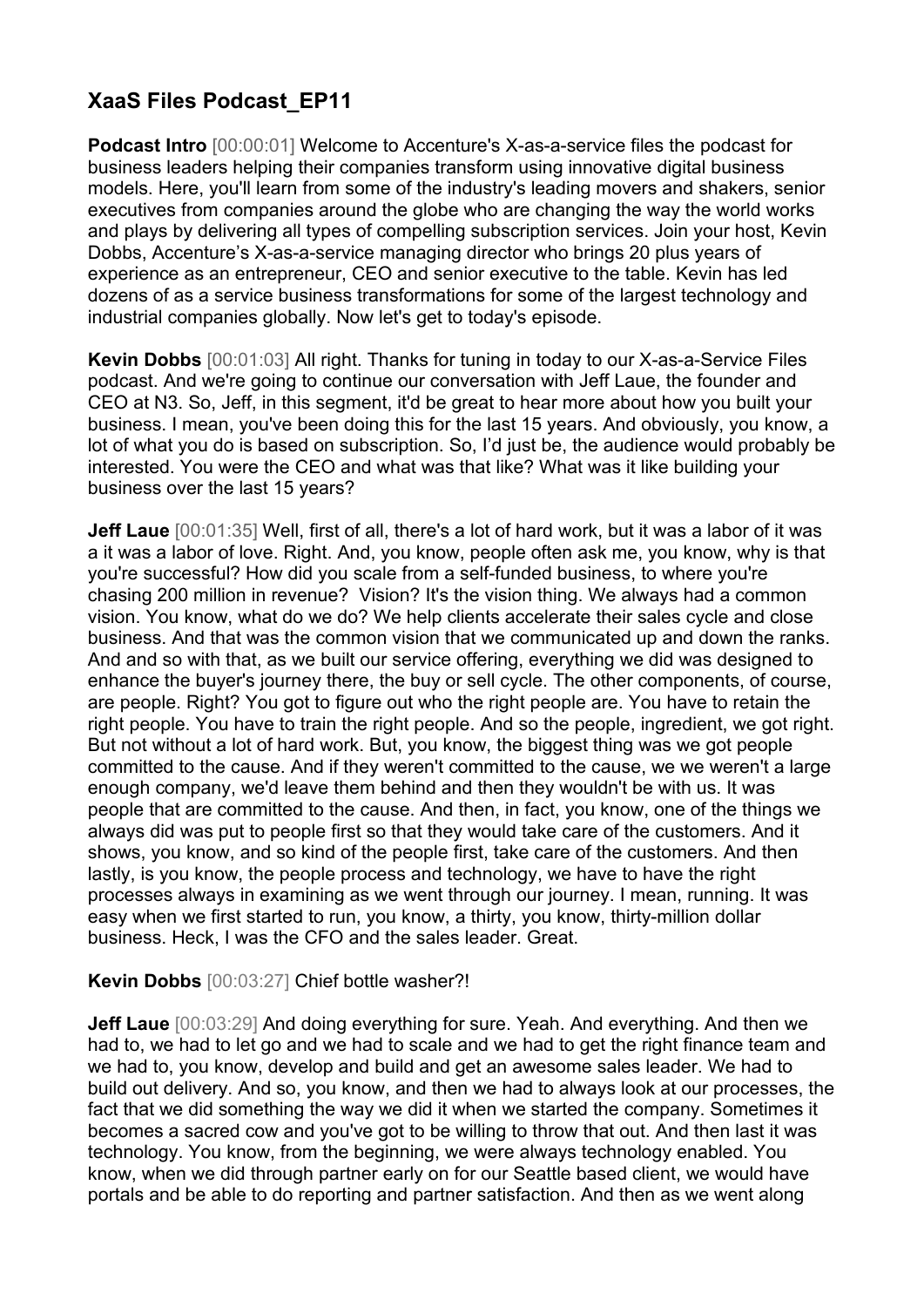our journey, you know, we developed the leader leadership hub, the one glass or AI engine. And so always being technology enabled, you know, everywhere we go. And I think it was constant communication and and well and all that's held together by culture. We had to hire smart people. We had to hire really you have to hire. You have to have IQ and EQ. And if you didn't get people that were smart enough in an environment where you really are, we're a consultancy that that helped sell and we we obviously help optimize. You're not going to be able to do the job. I mean, you have to you have to be a day ahead of the of the client or two days, ahead of the client that comes from, you know, people that are smarter, people that want to move faster and then they have to have that emotional quotient.

**Kevin Dobbs** [00:05:13] Yeah. And I think you've got to listen to what the client's trying to do and then bring your experience to help them, because you have a lot of clients and lots of different products and lots of different markets. So, I think being able to bring kind of that that industry perspective is really important. So, you know, one of the things that I thought was interesting is kind of your business scaling from where it was to a couple of hundred million dollars. That's that's a journey a lot of our clients end up getting on as well. So, you know, those were all really good insights. Any anything about kind of how do you measure success kind of as you're thinking about? I know a lot of times and our clients are talking to us, it's the typical MQL, SQL, sales metrics. But were there other things as you were building your business? And even when you're working with your clients, are there different kinds of metrics or benchmarks that you want to look at as you're kind of building your business?

**Jeff Laue** [00:06:14] Oh, we had lots of metrics and KPIs. But if I think of the one where we measured the business all along was were our clients getting promoted. Right. If you think about the world we live in sales and marketing, what's that? Thou shall not miss a goal. And so, we will always great company that we were always the company first in our first founding company that we focused on for many years to be relevant. And then when we started to diversify five years ago, did our clients get promoted and did they bring us back? And so, at the end of the fiscal year, that was like, well, Jeff, did you look at the other KPIs? Of course I did. But but you can get lost in numbers sometimes and you've got to correlate the numbers back and you can dilute yourself. But did your client get promoted? Did you get the referral? Did you get the renewal? You know, those those are the basic metrics. Well, what are some of the other what are what are some of the other metrics? We were we were we growing at the rate we wanted to grow? I mean, so it's our rate of growth. What did what did our rate of growth tell us? Our rate of growth told us were we effective. And then the other part. Right. You know, you can spend a lot of time and certainly over the years, I love to hire consultants, hired a lot of them and

**Kevin Dobbs** [00:07:43] have been having been one yourself.

**Jeff Laue** [00:07:45] Having been one. Yeah. Got to have them. So it was effective and the other part was efficient. And how do we measure efficiency, profitability, CCI profitability. Yeah. In our world, you know, while we're trying to create this one hundred percent growth year after year, are we efficient? And there were some years where we grew one hundred percent, one hundred fifty that I knew maybe next year we dial the growth down a little bit. I mean, we were effective so that we'd be more efficient so that we'd keep the profit in the in the company. And so those were the two. And of course, you know, the other one was customer sat. So we did a lot of work. We could have done more around surveying customers, customer sats and then of course KPIs. I mean, the KPIs, you know, down at the business sales rep level. Yeah. We would we would measure them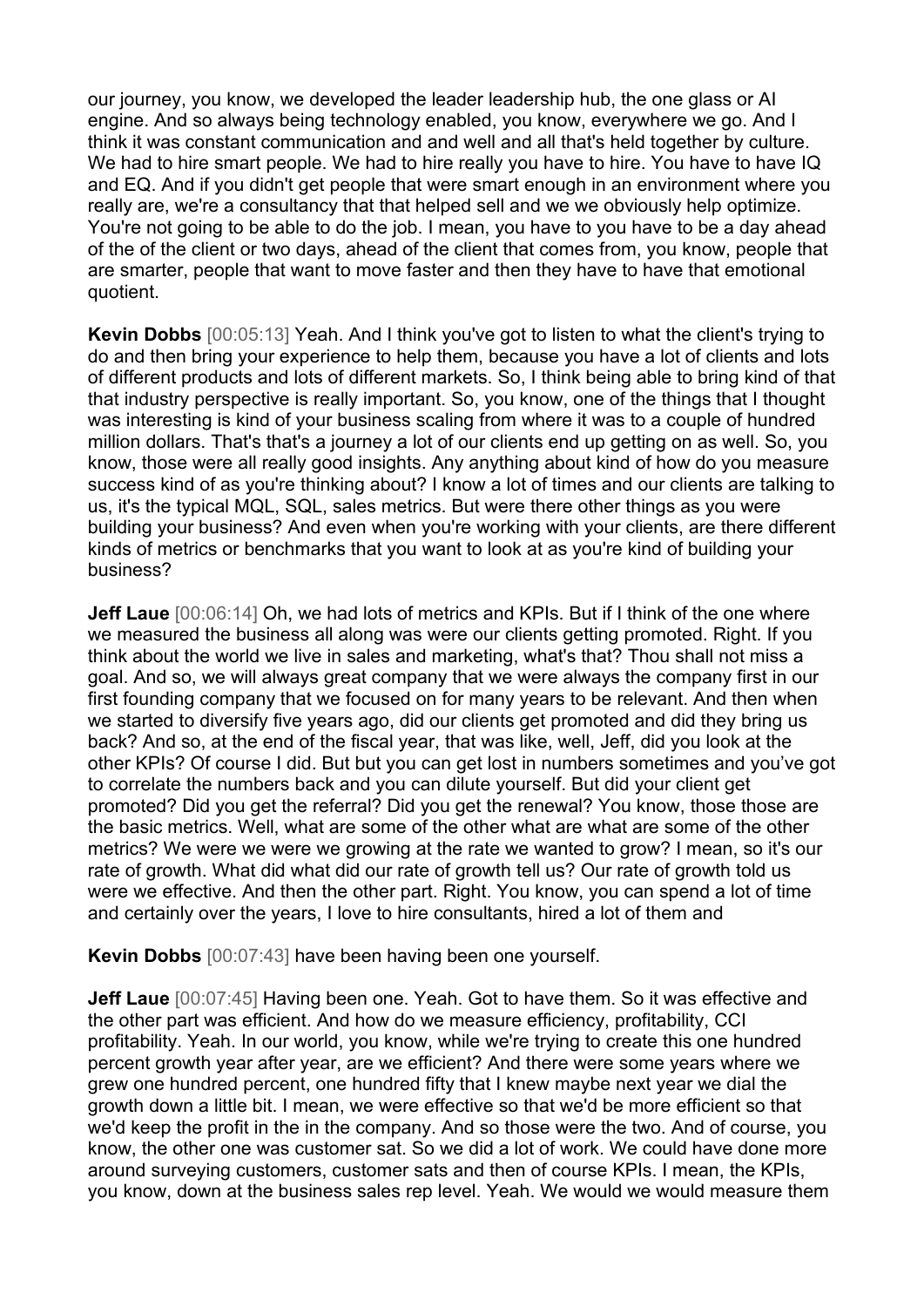on their performance. How much are they over their clients goals? What is your efficiency rating? We do that ad nauseum and then went up the ranks in the management. I think one of the things and looking back and now I didn't KPI our managers to death, because in my career journey, the way that that I succeeded the businesses, that I succussed in running a billion dollar organization before founding this was can you have a conversation with your boss? And do you know that your boss is there? Does he know what's going on and how does he know that's going on? It's a weekly report. It's a dialog. And I mean, we we at N3 and up, just like Accenture. Now we talk all day long on everything. And so so you really are dialed in and then, you know, and that and my my personal metric was how well was I retaining people? And what I'm really proud of, you know, and about 30, 40 people, I didn't lose anybody I didn't want to lose. And that is the secret to a self-funded service business. If we lost somebody, I wanted to lose them and so I put enough time into worried about, are they focused on the mission or are they happy? Do they need to make more? What can we do? And then there are people that we're on our journey that didn't make the journey You know, you wouldn't listen. We said, go right, you wouldn't go right. And we said go left, you wouldn't go left. And so that that's kind of the basics.

**Kevin Dobbs** [00:10:31] And in addition to the people side of that, I agree, and you talked a little bit about kind of your platform and the technology you put in place. So, I always think we're good consultants, right? People, process, technology. So is you started scaling. When when is it you really started feeling like, wow, we need to infuse a lot more technology into what we do so we can scale?

**Jeff Laue** [00:10:57] Well, we felt it all along, right. And we didn't have the time. And admittedly, we didn't really have we hadn't hired the capability. And that's part of the other thing you got to do right. I had a tendency in the early days to want to grow people and hang out and grow up. And and that was always good. And a lot of people have benefited as the company has benefited from letting them grow for a long time. But it was when we knew the technology, we made a transformational hire and he was able to take kind of the vision we were operating against the processes that we're using and basically build out our technology platform. Right. And just integrate it all. And so that was five years ago. Now, I guess it was six years ago now that we really knew that the that we had to make the commitment to it and the commitment was getting the right individual in the company and getting people out of that individual's way.

**Kevin Dobbs** [00:11:52] And kind, of as you were going along your journey. Any any surprises as you've gone along that people might run into and as they grow their businesses?

**Jeff Laue** [00:12:03] Oh, sure. There were a lot of surprises. You know, I mean, there were there was always the surprise of working for a large client. And you we've launched and we're bringing their platform to market and we're killing it. And we find out that they've allocated the funding to the wrong budget area. So we have to shut down right away. And somehow, you know, I was a good enough steward to have enough profit there and to pivot and then you make you make the right call. So that's kind of the client surprise. You know, there were always surprises, employee surprises. You know, you'd have somebody that you thought was really happy and then you'd have that one on one and you'd find out they're they're not happy. You know, one of the surprises where I'd hit my head in the wall a lot and it's unpopular is, well it surprised the people around me. You get somebody that's not working out. You hang out, you counsel them, you know, and we're surprised we're not getting the outcome. We're always surprised and then as we started to evolve, I'd let the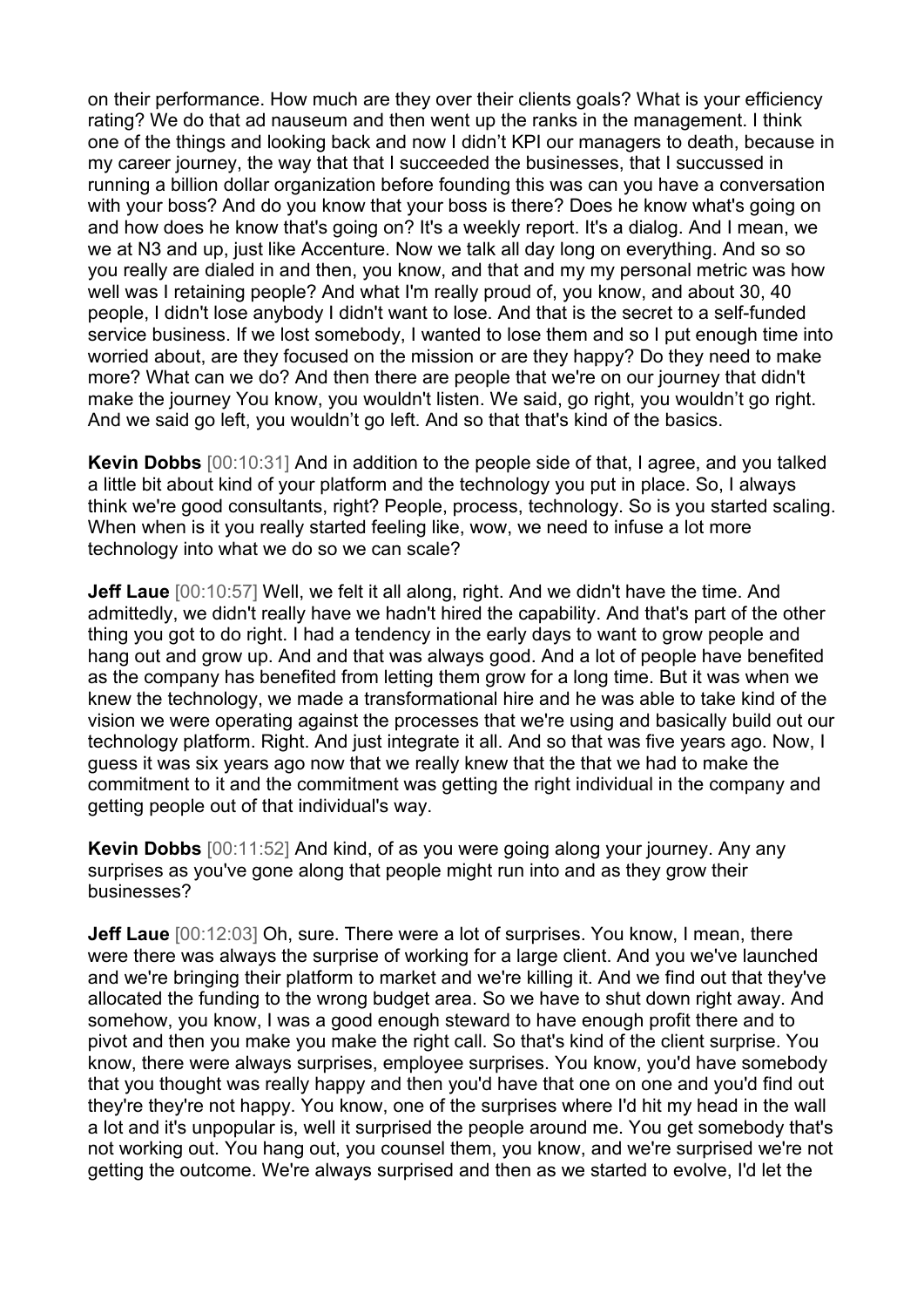management team run their own thing and they'd look at me as crazy, get rid of the person, get rid of them, and they'd come back surprised.

**Kevin Dobbs** [00:13:41] So we were talking earlier about kind of messaging and we were talking about, you know, testing different things in the market, different concepts and messages. But I always chalk that up to kind of taking more of a data driven approach. I'm sure as you were building your business, that was probably a key component of kind of what you were doing. You talked a little bit about KPIs, but any other examples of how how you use data to kind of make this important business decisions?

**Jeff Laue** [00:14:10] Yeah, I mean, the data that that we used a lot of data in the early days, you know, we would, you know, on a macro level, we would analyze like when we were going after SMB clients because we did a lot of through channel work for our big ecosystem clients. And we'd always say, well, it was a great model because then, you know, if you work with Adobe, that's probably, you know, they're very large. But if you work these small resellers, we're going to renew them and we're going to continue to work with them. And then we started analyzing the data that sure, when it wasn't funded by the ecosystem and SAP, a Microsoft, you pick a Google, they they'd renew, but they didn't quite have the budgets, you know, if they were too much SMB. And so we put an equal amount of effort. And so we started looking at, well, our campaigns weren't as effective and we weren't making any money on them. You know, and fast forward to after, you know, two-thousand-sixteen when when we got our COO, CTO, you know, the data went really beyond that. We look at how quickly that it take us to set up a campaign after we set up a campaign how quickly with smaller companies. He would quantify it. Look at this. Look at this. I get text in the middle of the night. Look at this. Why are we doing this? I'm like, well, because yeah, we didn't know. And so, we had the data that that gave us those insights. And so we, you know, what's what's the purpose of data in the world of messaging to listen to the message, make the changes and and get the message on point for the market that you're targeting. And so when we started the cobbler's kids had no shoes. And once we had that data and the ability to then on the other side, we were doing better for our clients. As one of our largest clients had us a CRM product and they competed against the most dominant CRM player. And every one of their messages was a competitive message, you know, kind of a competitive when somebody in the back office said, well, we're going to have to give a competitive offering, competitive offering to compete, to win. And we're being trained and we're going along with the client. I'm not sure this is going to work. Well, guess what? We had the data and it came up into a pivotal meeting. You know, one person below the CEO of this big company. And we came in with the data. We provided the insights, we provided the call recording. We provided the tweets out. We provided the response back in. We broke it all the way around and we said, look, it's not going to work. You know the largest CRM provider. Their clients love them. They don't want to compete. However, here's what the data shows. The market is still nascent. That provider only has twenty-three percent of the market. Why don't we play in this segment? Why don't we play in this segment? Why don't we play in that segment? And that was, you know, that was, you know, analyzing data, looking at insights and changing the direction. And it changed the direction for not only us, but they took that insight and it changed direction for the entire for the entire salesforce. It made us sticky to the client we renewed, I think at the time was twenty twenty-million, thirty-million dollar contract.

**Kevin Dobbs** [00:18:12] Yeah, well, and it probably had a much higher degree of success than just kind of guessing and continuing to kind of bang your head against the wall. Well, Jeff, thank you. This again, this is great to get some insights on how you built your business and kind of I think there are a lot of parallels for people who are listening to this